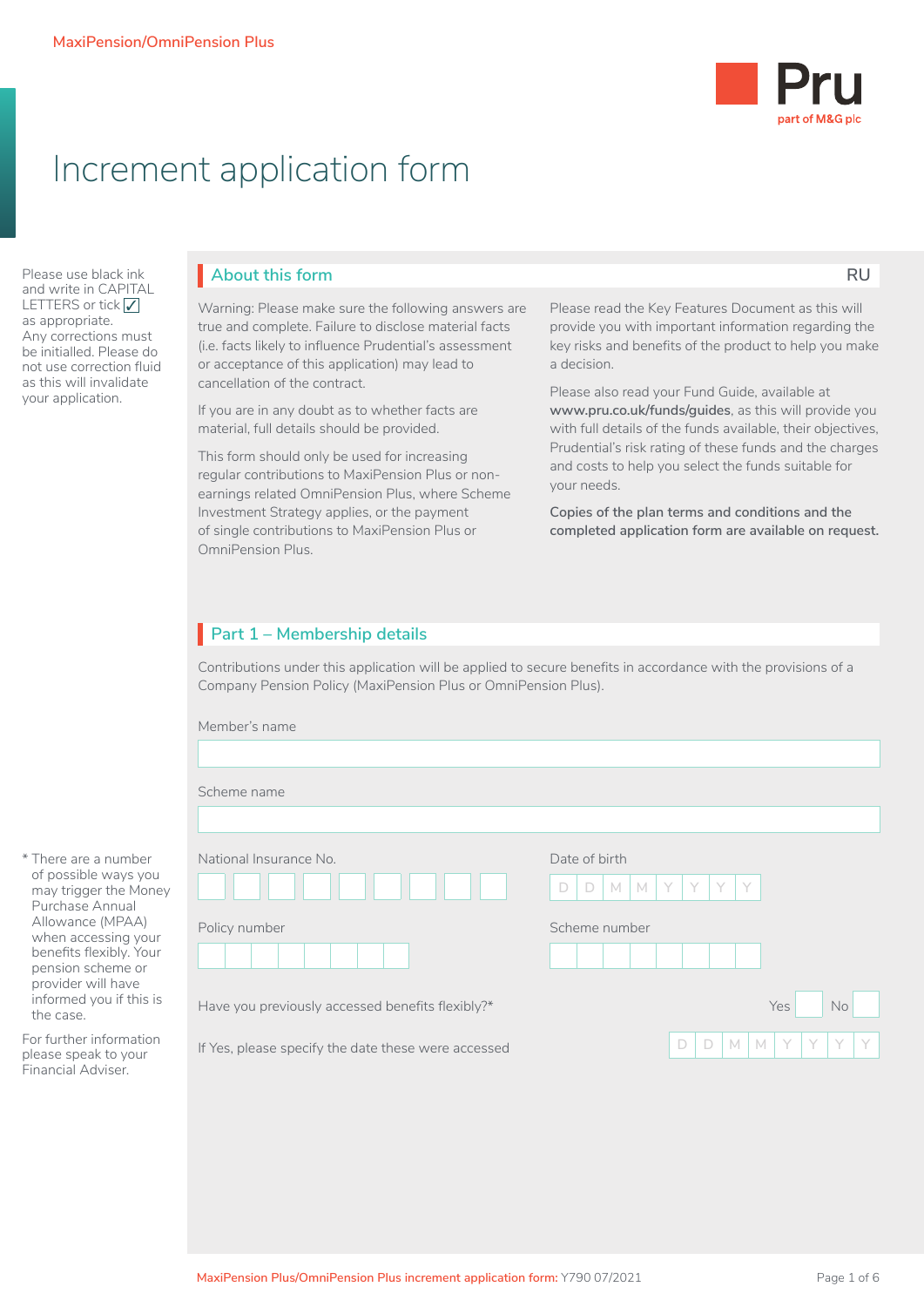| Part 2 - Regular contributions details |  |
|----------------------------------------|--|
|                                        |  |

Please see your Key Features Document for information on contribution limits.

Complete when incrementing an existing MaxiPension Plus or non-earnings related OmniPension Plus. Insert increment amount only, do not include any existing contributions and, where payable monthly, insert monthly amount. All amounts are exclusive of each other.

Selected Normal Retirement Date and investment details remain unchanged.

| Employer's regular contribution<br>£                                                                                   | Member's regular contribution | £ |
|------------------------------------------------------------------------------------------------------------------------|-------------------------------|---|
| <b>MaxiPension Plus only</b><br>Rate of annual indexation required on regular contributions (select one). (see Note 1) |                               |   |
| % P.A.<br>(Whole number only - Min. 5%. Max. 15%.)                                                                     |                               |   |
| 0r                                                                                                                     |                               |   |
| A.W.E.<br>(Tick for Average Weekly Earnings.)                                                                          |                               |   |
| <b>Or</b>                                                                                                              |                               |   |
| <b>NIL</b><br>(Tick if required.)                                                                                      |                               |   |
| When do you want contributions to start?                                                                               |                               |   |

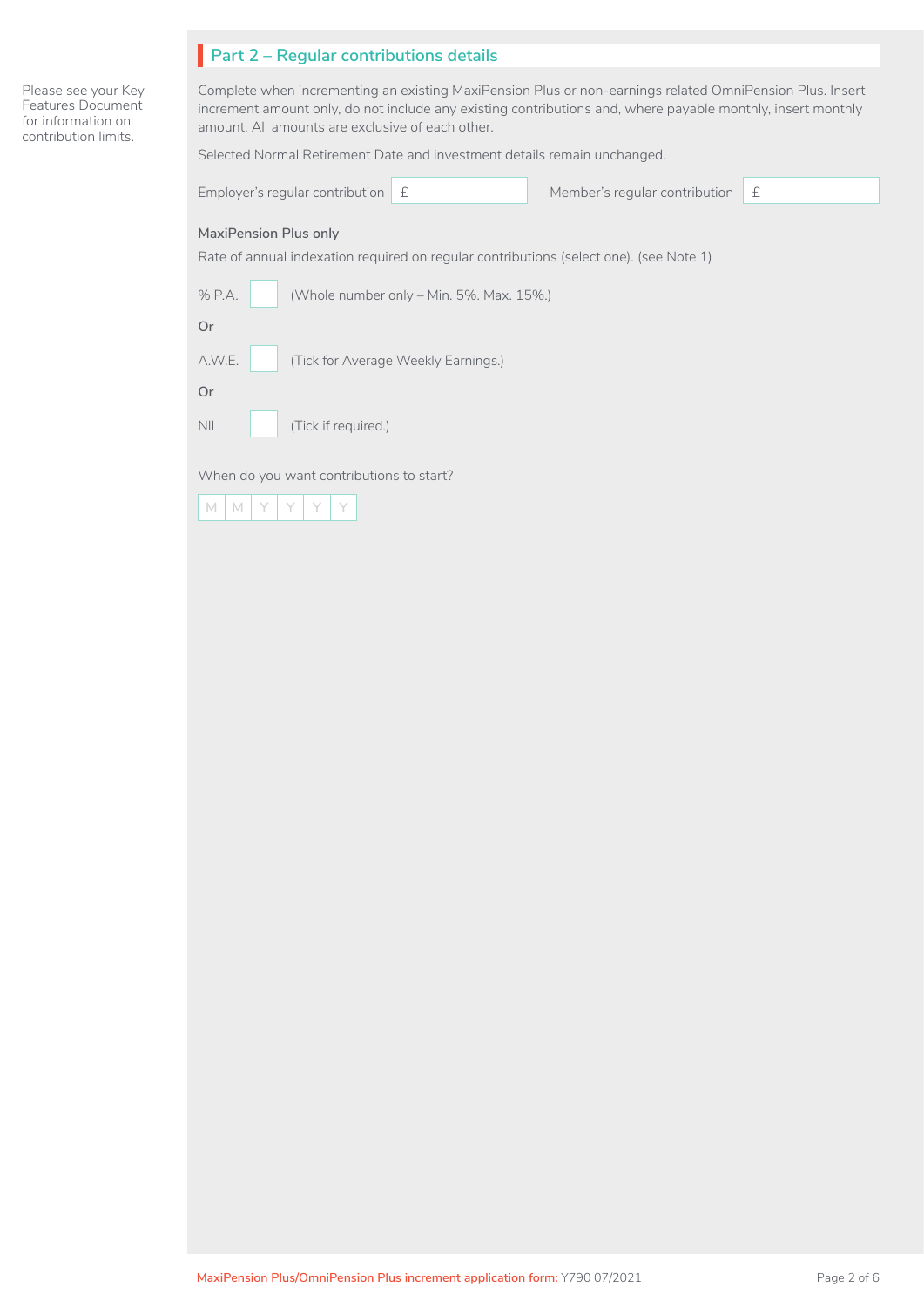| Part 3 – Single contribution details                                      |  |
|---------------------------------------------------------------------------|--|
| Single contribution (if transfer value, use appropriate transfer form).   |  |
| Member's contribution, if any, included in the above single contribution. |  |

Please indicate which funds are to be used for investment of the single contribution (maximum of six funds). Fractions of 1% should not be used. New investment in the With-Profits Fund is not permitted within three years of Normal Retirement Date. If investment in the With-Profits Fund is selected and the member is within three years of Normal Retirement Date, this will be treated as an application for investment in the Cash Fund.

Lifetime Investment Profile targeting **retirement options**  □□ <sup>∟∏€</sup><br>□□

Lifetime Investment Profile targeting **an annuity**  □

Lifetime Investment Profile targeting **100% cash**  □

Lifetime Investment Profile targeting **drawdown** □

**If you want a Lifetime Investment Profile, you can also choose the investment linked fund(s) to be used initially by completing the table below, or you can leave the selection to us. There is a set basis, we do not make an individual choice. Your fund guide shows what this will be.** 

**If you do NOT want a Lifetime Investment Profile, please complete the table below to confirm the investment fund(s) to be used.** 

**See Note 2 for additional details.**

| Fund  | % Contributions |
|-------|-----------------|
|       |                 |
|       |                 |
|       |                 |
|       |                 |
|       |                 |
|       |                 |
|       |                 |
|       |                 |
| Total | 100%            |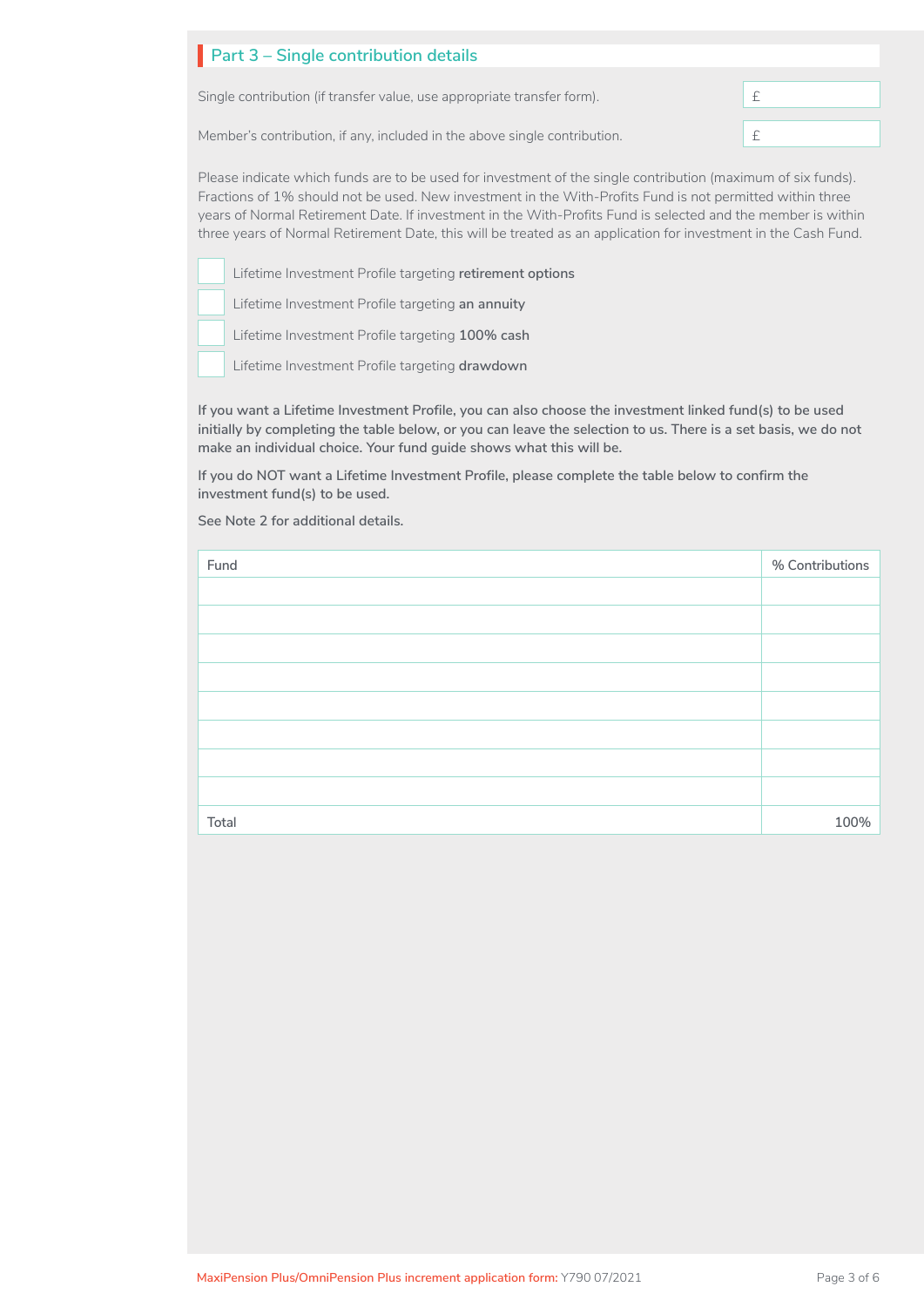|                                          | Part 4 – Lump sum death benefit & additional information                                                                                                           |  |  |  |  |  |  |  |
|------------------------------------------|--------------------------------------------------------------------------------------------------------------------------------------------------------------------|--|--|--|--|--|--|--|
|                                          |                                                                                                                                                                    |  |  |  |  |  |  |  |
| Complete only if<br>incrementing regular | £<br>Please show the lump sum death benefit required in addition to the existing benefits.                                                                         |  |  |  |  |  |  |  |
| contributions.                           | If there is already a lump sum death-in-service benefit under the existing Policy, any cover to be added must be<br>provided in the same manner.                   |  |  |  |  |  |  |  |
|                                          | Yes<br>Is the Whole of Life Option required? MaxiPension Plus only<br>No.                                                                                          |  |  |  |  |  |  |  |
|                                          | If yes, or if the lump sum applied for exceeds any increment free cover available, the member should complete a<br>separate health questionnaire (form ref. Y816). |  |  |  |  |  |  |  |
|                                          | Has the member been absent due to illness or injury in the last two months?<br>Yes<br>No.                                                                          |  |  |  |  |  |  |  |
|                                          | If yes, please state duration and reason for absence.                                                                                                              |  |  |  |  |  |  |  |
|                                          |                                                                                                                                                                    |  |  |  |  |  |  |  |
|                                          |                                                                                                                                                                    |  |  |  |  |  |  |  |
|                                          | £<br>Yearly earnings                                                                                                                                               |  |  |  |  |  |  |  |

This earnings figure will allow us to give you more meaningful quotations. We will compare estimated eventual benefits with the member's estimated retirement earnings. If you don't give an earnings figure, we will use the current average weekly earnings figure projected to the member's retirement date for the comparison.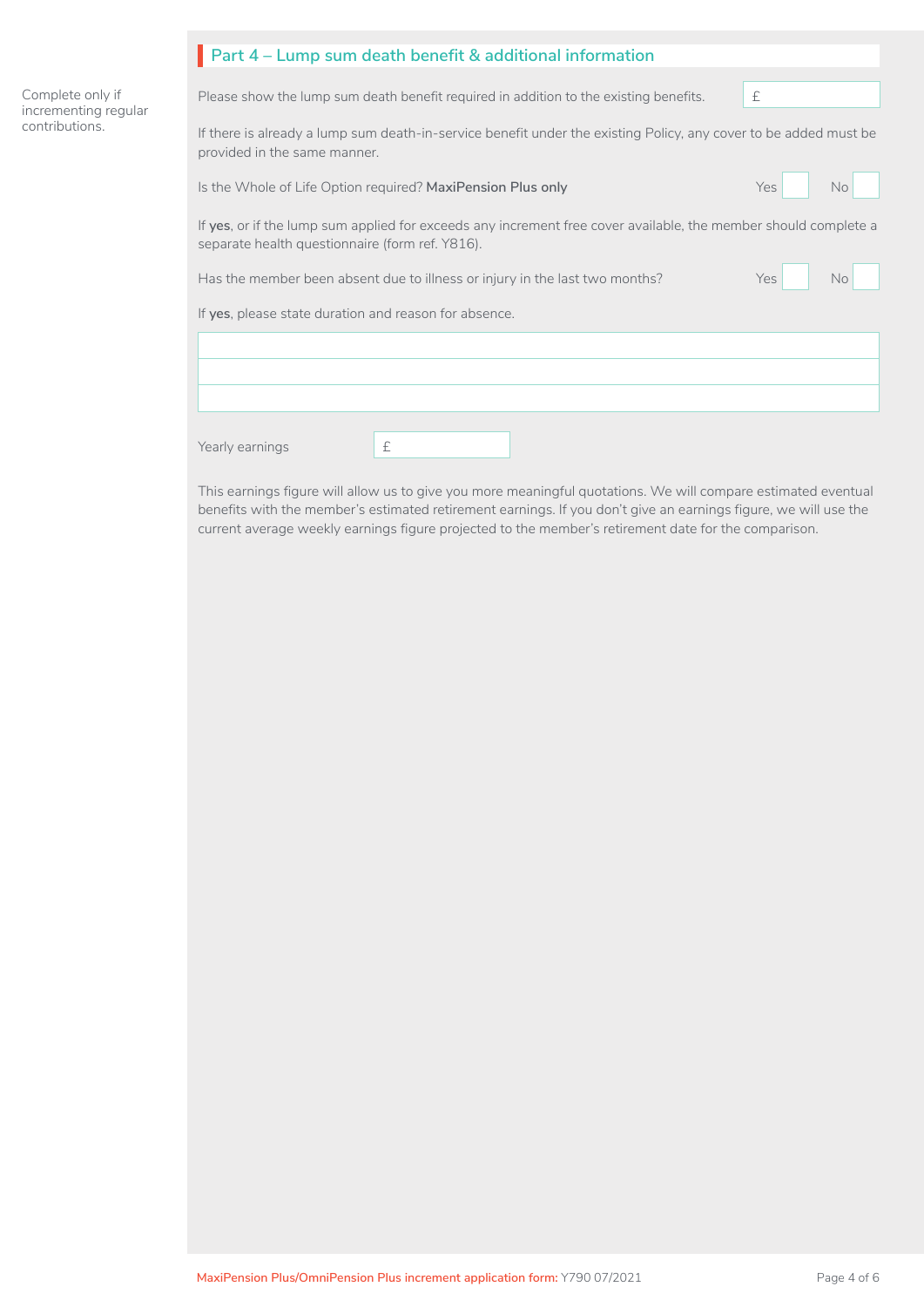## **Part 5 – Declaration** I

We declare that, to the best of our knowledge and belief, the information on this form is true and we request that the benefits for the member be increased in accordance with this application.

For your own benefit and protection, you need to read carefully the documentation provided before signing this form. You also need to read carefully any further documentation provided to you in the future. If there is anything you do not understand, please ask us for further information.

Signed for and on behalf of the Trustees.

| Signature | Date |  |  |  |  |  |                                              |
|-----------|------|--|--|--|--|--|----------------------------------------------|
|           |      |  |  |  |  |  | 1 D   D   M   M   Y   Y   Y   Y <sup> </sup> |
|           |      |  |  |  |  |  |                                              |

### **Notes**

- 1. When selected, indexation will apply to the total contributions (existing and new) being paid to the Scheme for this member. The first increase will take place on the Scheme Review Date which follows or is coincident with a date six months after the commencement of this application.
- 2. A Lifetime Investment Profile, if selected, applies only to the benefits arising from the single contribution in this application. If you want a Lifetime Investment Profile added to any existing investment linked benefits, including any increments to existing regular contributions applied for in Part 2 above, please complete form P863.

#### **How we use your personal information**

For a copy of our latest Data Protection Notice, please visit www.pru.co.uk/mydata. This details how and why we use your personal information (including any sensitive personal information), who we may share it with and your rights around your personal information. Alternatively, you can request a hard copy to be sent to you by writing to The Data Protection Officer, Customer Service Centre, Lancing BN15 8GB.

Please note that we collect personal information from you that is necessary for us to either provide you with the product or service you've requested or to comply with statutory or contractual requirements. Unfortunately if you don't provide all of the information we require this may mean we are unable to provide our products and services to you.